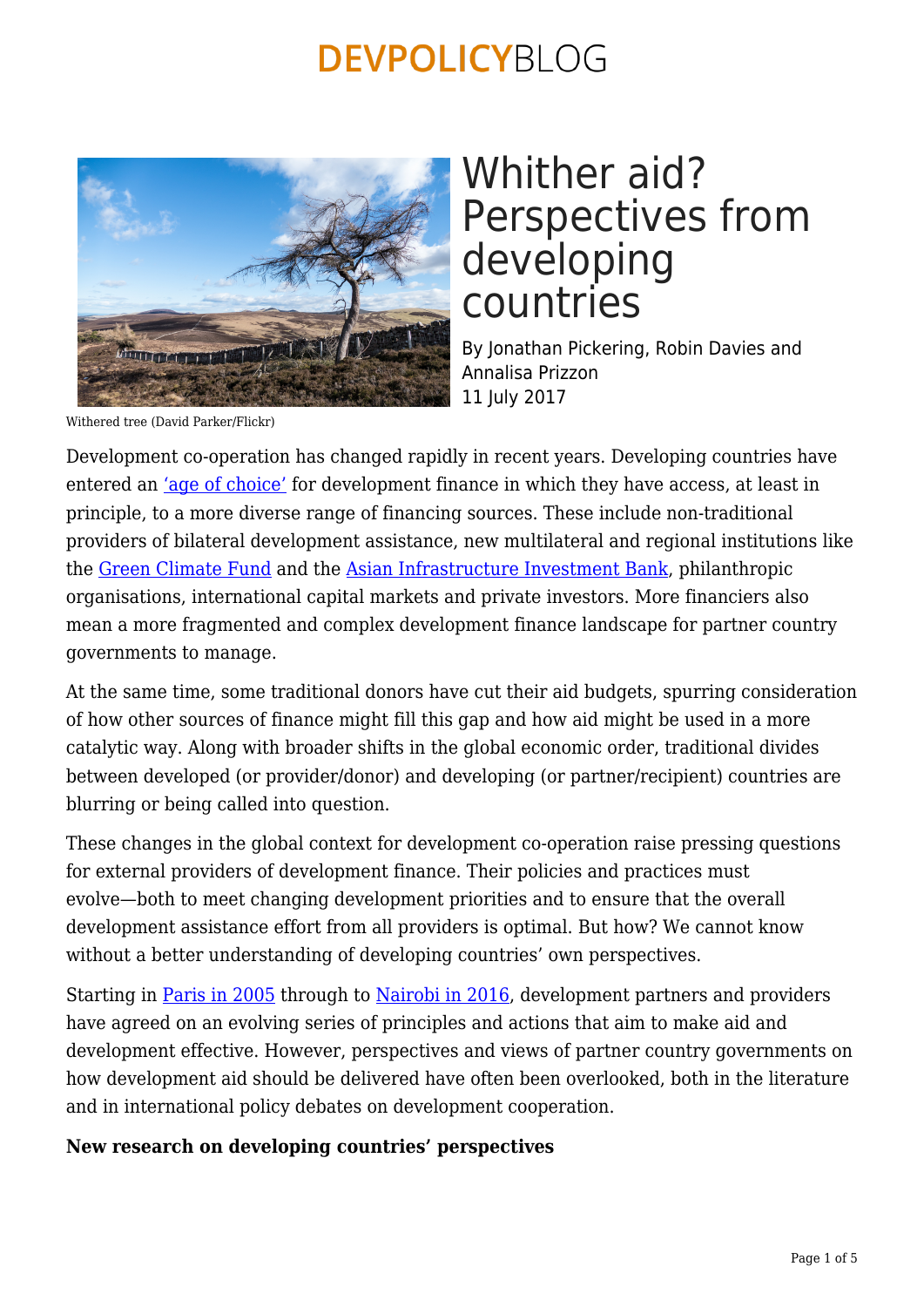A new [special issue](http://onlinelibrary.wiley.com/doi/10.1111/dpr.2017.35.issue-S1/issuetoc) of the journal *Development Policy Review* brings together the findings and conclusions of three recent efforts to gather 'consumer' perspectives on international development assistance—where the consumers in this case are mainly senior officials within developing country governments. While the three pieces of research were undertaken independently of one another, they overlapped in time, in target countries and in the research questions they asked.

The <u>first article</u> is based on a study commissioned by the [OECD](http://www.oecd.org/dac/) and undertaken by Robin Davies and Jonathan Pickering of the Development Policy Centre. The study sought to obtain respondents' perspectives on their future development challenges and their views about how development assistance relationships should evolve to meet those challenges. Key findings of the survey were reported in a [previous Devpolicy post](https://devpolicy.org/how-should-aid-agencies-evolve-views-from-developing-countries-20150323/).

The [second study](http://onlinelibrary.wiley.com/doi/10.1111/dpr.12268/full), by Annalisa Prizzon, Romilly Greenhill and Shakira Mustapha of the [Overseas Development Institute,](https://www.odi.org/) explores how countries are viewing and managing increasingly diverse sources of external finance. It is based primarily on nine in-depth country case studies from sub-Saharan Africa and South-East Asia conducted between 2012 and 2015.

The [third study,](http://onlinelibrary.wiley.com/doi/10.1111/dpr.12245/full) by Matthew Dornan of the Development Policy Centre, draws on 50 indepth interviews conducted in 2015 with policy-makers, political leaders and providers in three Pacific island countries (Solomon Islands, Tonga and Tuvalu). Its topic is policy conditionality in the context of budget support, and it seeks to assess the extent to which provider objectives and approaches have changed in light of consumer preferences. The findings are summarised in [this blog post.](https://devpolicy.org/new-conditionality-20170309/)

### **What have we learnt?**

The three studies reach similar conclusions on at least six aspects of the development finance agenda at the country level:

- 1. *Diversifying financing options.* Many developing countries, except perhaps those at both the poorest and most prosperous ends of the spectrum, are carefully considering the range of financing options they have, and how those options can be combined to best advantage in order to maximize access to finance, reduce risk and achieve national development objectives. There is a strong sense that countries welcome the increasing diversity of sources of finance, and are not greatly concerned about the ensuing complexities.
- 2. *The future of aid.* Developing country governments see a significant and continuing role for official development assistance (ODA), and specifically for ODA from OECD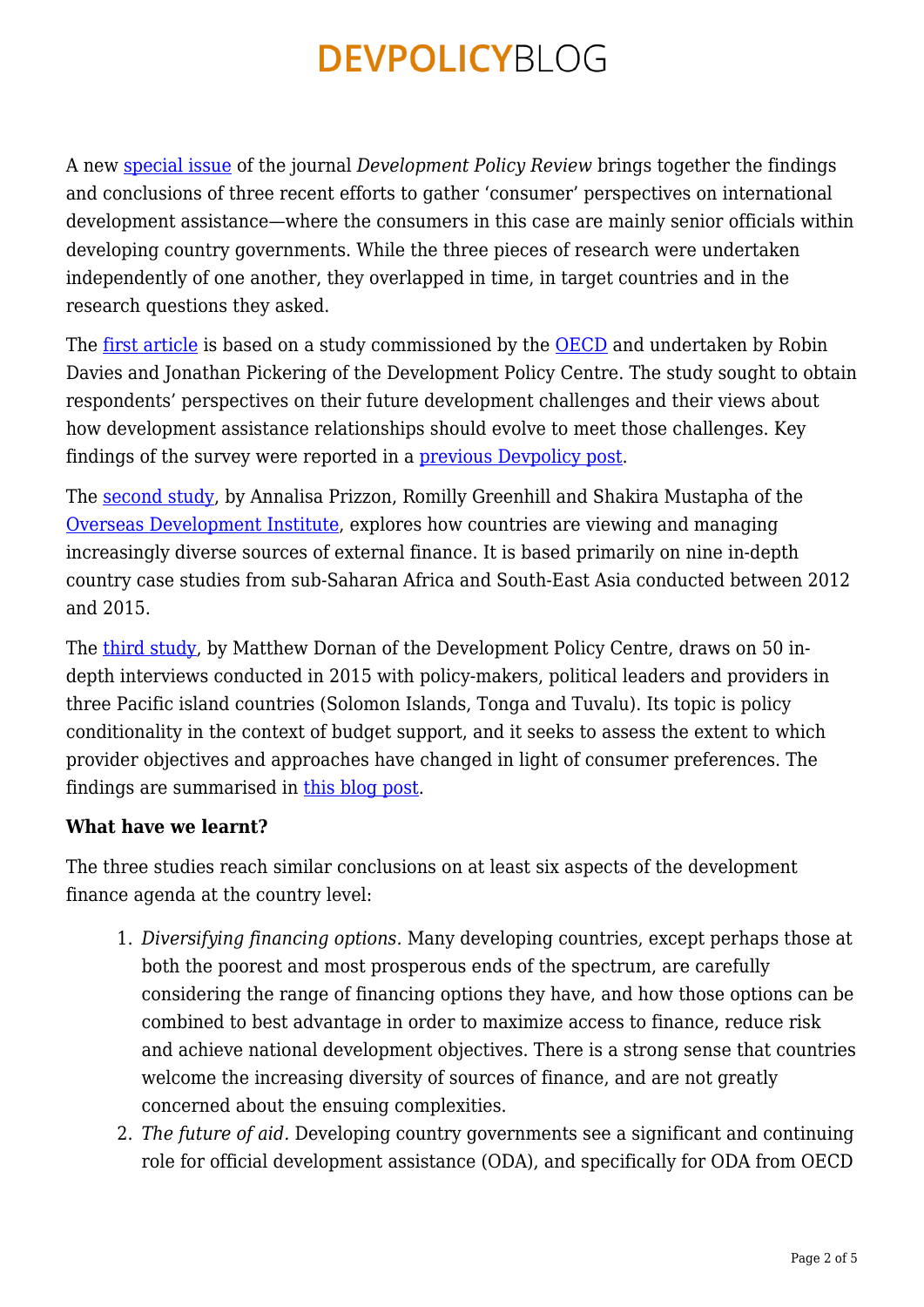Development Assistance Committee (DAC) sources—while many countries view it as insufficient or too inflexible to meet the full range of their needs.

- 3. *National ownership and preferred aid modalities.* Developing country governments accord high priority to national ownership of development assistance programmes, the alignment of external assistance with their own strategies, budgets and programme delivery systems, and timeliness of delivery (an attribute of aid that does not figure in the standard effectiveness agenda). Developing country governments strongly prefer the direct provision of financing into their budgets at the national or departmental level, despite seeing reductions over time in the amount of financing so provided, but are less likely than in the past to accept onerous and rigid policy conditionalities.
- 4. *Technical assistance.* Developing countries value good quality technical assistance, particularly policy-related assistance, provided that it is tailored to national priorities. Developing countries do not yet see newer donors as significant sources of such advice, but they find assistance from multilateral sources to be of considerable value.
- 5. *Development effectiveness priorities.* Recipient country governments evidently care little about the 'donor harmonisation' element of the standard aid effectiveness agenda, and are also not much concerned about the tying of aid procurement except where the aid in question turns out to be shoddy. They are capitalizing on the availability of new sources of finance to diversify risk and also to drive harder bargains and fill infrastructure gaps.
- 6. *Multilateral and non-DAC providers have different roles to play.* Developing countries see clear, but quite different, roles for the several categories of provider, based on perceptions of their relative strengths and weaknesses. While positive about the contribution of non-DAC bilateral providers, they are by no means uncritical—commenting, for example on shortcomings in transparency, or the absence of local benefits from 'turnkey' construction projects. Multilateral providers are more highly valued than bilateral providers, owing to their often strong field presence, depth of knowledge and willingness to support national priorities.

### **What do the findings mean for development policy?**

It is in their assessment of lessons for policy-makers that the three studies vary most, at least in emphasis. Dornan emphasizes the need to avoid a drift toward the 'old conditionality' associated with budget support, which is destructive of mutual trust. He also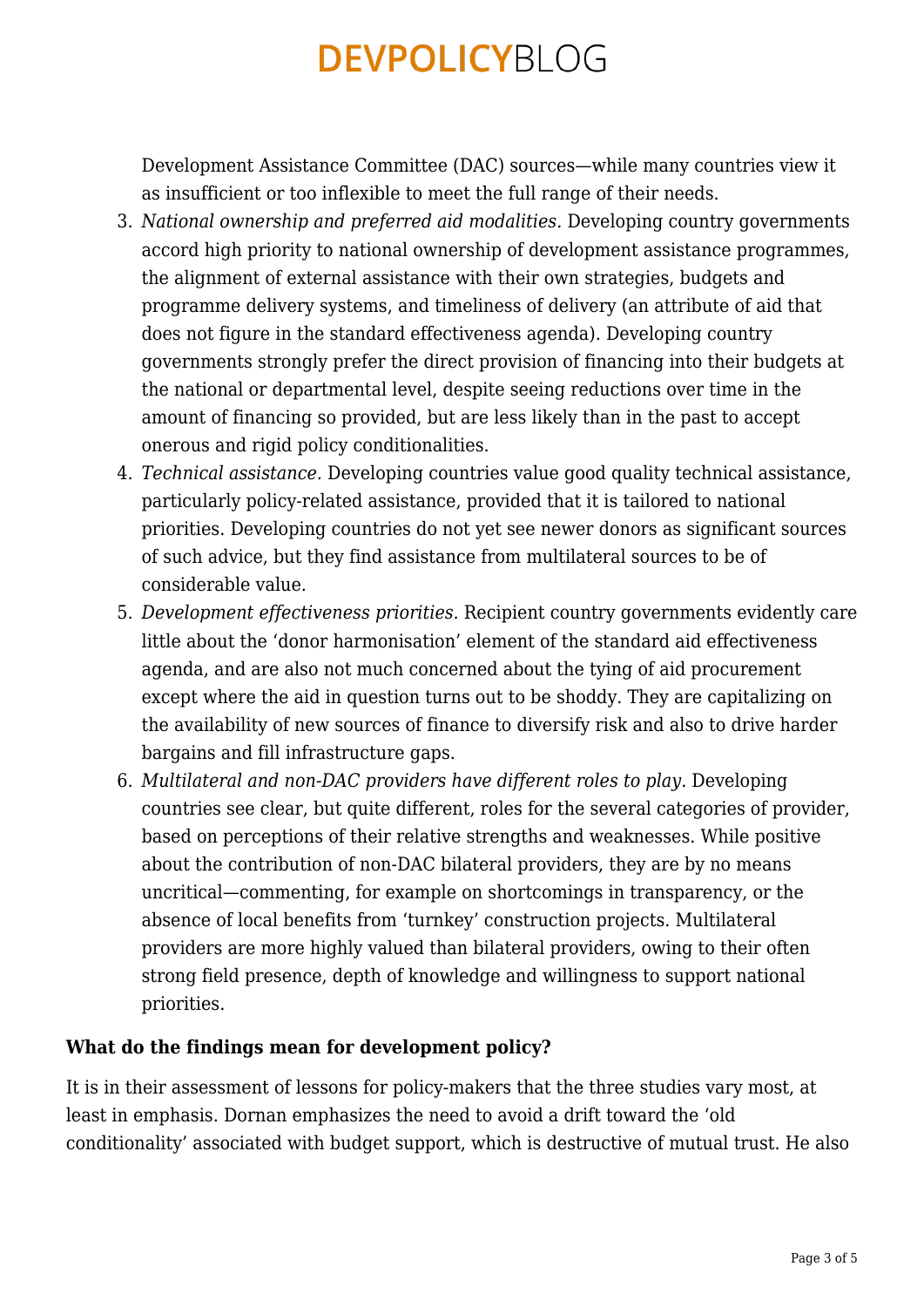underscores that in some situations a degree of conditionality in connection with budget support can be useful to key centres or champions of reform within a recipient government.

The interest of Prizzon, Greenhill and Mustapha is in external assistance generally to governments, so their emphasis is more on what might be termed ease of doing business. This entails ensuring that external support is in line with government priorities and provided in a timely and flexible way, or risk losing ground to other providers as developing country governments use the availability of new financing options to their advantage, bolstering their negotiating position with donors. They also encourage recipient countries to 'play the field', taking the best assistance options available, on the best terms, in accordance with their needs and objectives.

Davies and Pickering's conclusions reinforce this latter point, while also emphasizing the need for providers to calibrate engagements with recipient countries in light of their level of aid dependence, focusing particularly on the growing cohort of moderately aid-dependent countries. They also highlight the need to reflect on how best to meet future demand for high quality, unobtrusive technical assistance.

It would be helpful if providers and the broader development community conducted research of this kind more regularly. Doing so will be essential for making more development co-operation more effective and more solidly based on a spirit of partnership.

*Jonathan Pickering is a Postdoctoral Research Fellow at the [Centre for Deliberative](http://www.governanceinstitute.edu.au/centres/deliberative-democracy-and-global-governance) [Democracy and Global Governance](http://www.governanceinstitute.edu.au/centres/deliberative-democracy-and-global-governance) at the University of Canberra, and a Visiting Fellow at the Development Policy Centre. Robin Davies is Associate Director of the Development Policy Centre. Annalisa Prizzon is a Senior Research Fellow at the [Overseas Development](https://www.odi.org/experts/980-annalisa-prizzon) [Institute](https://www.odi.org/experts/980-annalisa-prizzon).* A modified and expanded version of this post can be found in the [introduction](http://onlinelibrary.wiley.com/doi/10.1111/dpr.12269/full) to *the special issue.*

### **About the author/s**

#### **Jonathan Pickering**

Jonathan Pickering is an Assistant Professor in the School of Politics, Economics and Society at the University of Canberra, where he teaches international relations. His current research focuses on global environmental governance, with an emphasis on climate change and biodiversity.

### **Robin Davies**

Robin Davies was appointed Head of the Indo-Pacific Centre for Health Security at the Australian Department of Foreign Affairs and Trade in September 2017. Previously, from